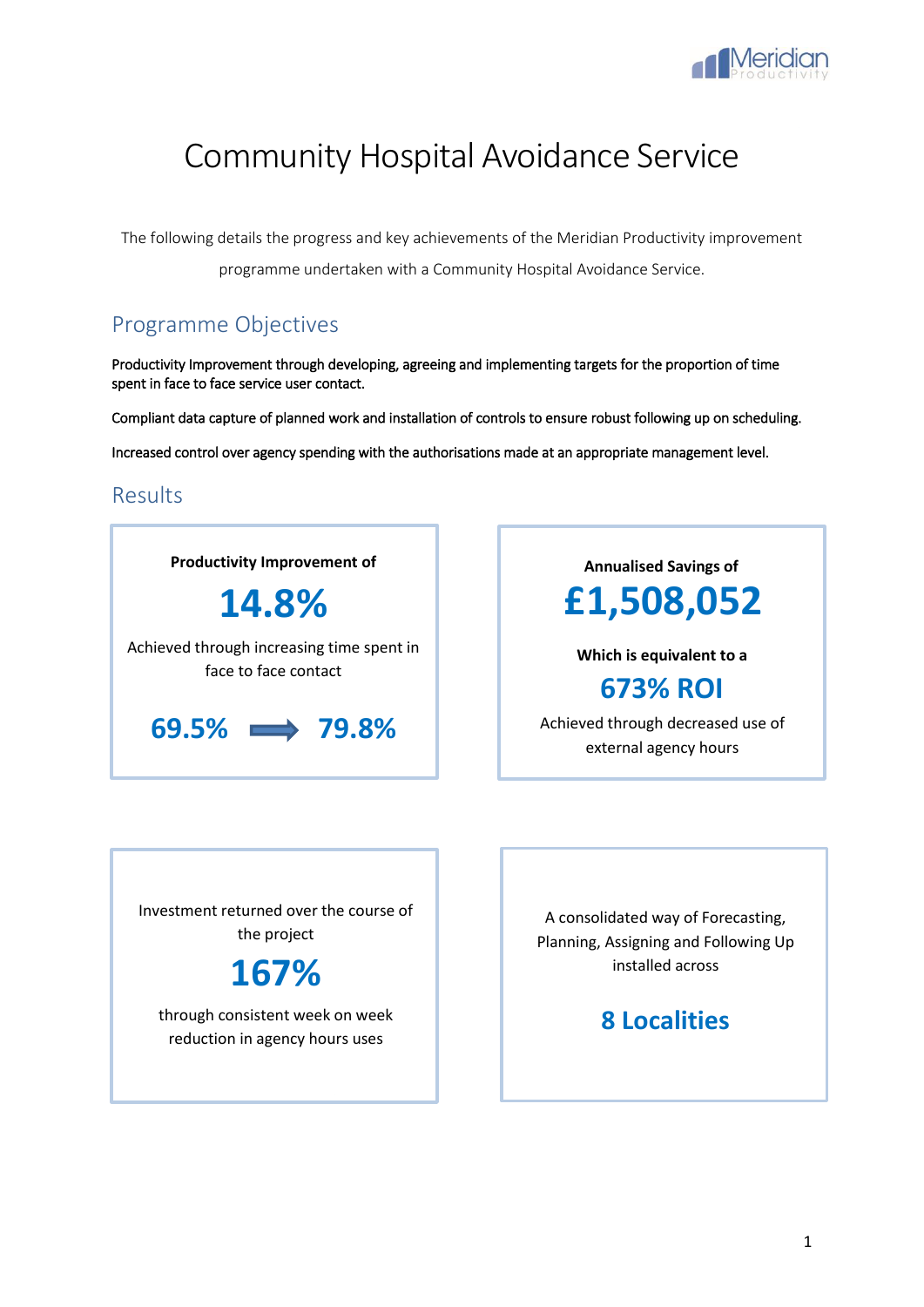# **Meridian**

# *CASE STUDY*

# Community Hospital Avoidance Services

### **Background**

As a combined entity, this Trust services a population of 1.5 million people over a core geography of 2,400 square miles and employs 8,500 people.

The Service exists to reduce the length and frequency of hospital stays, preventing admissions in the community or providing the required support to ensure patients can leave an acute setting as early and as safely possible.

As a result of the significance of the service, the Trust commissioned Meridian to complete an initial study to identify the potential areas of improvement to resource utilisation and capacity management within the service.

## Study Findings

The initial analysis consisted of a study which utilised 29 resource days in April 2018 within all divisions of the service and identified:

- The teams within the service currently have low levels of management control.
- All teams operate differently.
- They do not allocate demand to capacity and as a result underutilise resource.
- The communication and understanding of the targets or goals of the service was poor.
- There was sufficient capacity within the service to deliver a much higher proportion of the commissioned care hours without reliance on external agencies.

The analysis highlighted the difference in operating procedure between the three geographic divisions, with regional variances being commonplace and accepted as necessary. This was partly due to the combining of services to form the team as it stood, as well as historic divisions between two combining Care Groups. At directorate level, there was a clear agenda to standardise the service across all locations, however it was evident this desire was not reciprocated through the management structure.

The overall goals of the project would achieve heightened consistency in working practice and would ensure the delivery of:

- Clearly defined process mapping from referral to discharge.
- Compliant data capture for all planned and actual activity, as well as variance management.
- Control over the authorisation of agency spending, ensuring decisions are informed and made at an appropriate management level.
- Installation of a skills flexibility matrix pan service.
- Develop, agree and install a Trustwide Management Reporting Suite.
- Full capacity and demand modelling.

## Project

Meridian worked across 8 locality teams, with the majority covering both care and support teams as well as clinical teams. As an entity, this involved managerial, clinical, therapy, care and support and administrative staff.

The key focus of the programme was to equip managers with the necessary behaviours, skills and controls to effectively manage capacity across the teams and ensure the consistent allocation of a fair day's work, improving staff wellbeing and minimising unwarranted variation.

The changes included the following activities;

- Definition of a fair and equitable days work by job role, measured as the percentage of time spent in face to face service user contact.
- Introduction of tools to monitor and control the allocation of work to ensure attainment of these face to face expectations.
- Creation of a new management approval process and short interval reporting for any agency hours procurement. Utilised in partnership with the Daily Operating Report, managers can make an informed decision on if the spend is necessary.
- Creation of both daily and weekly schedule reviews to allow a forum for managers to effectively follow up on team scheduling and share best practice with their peers.